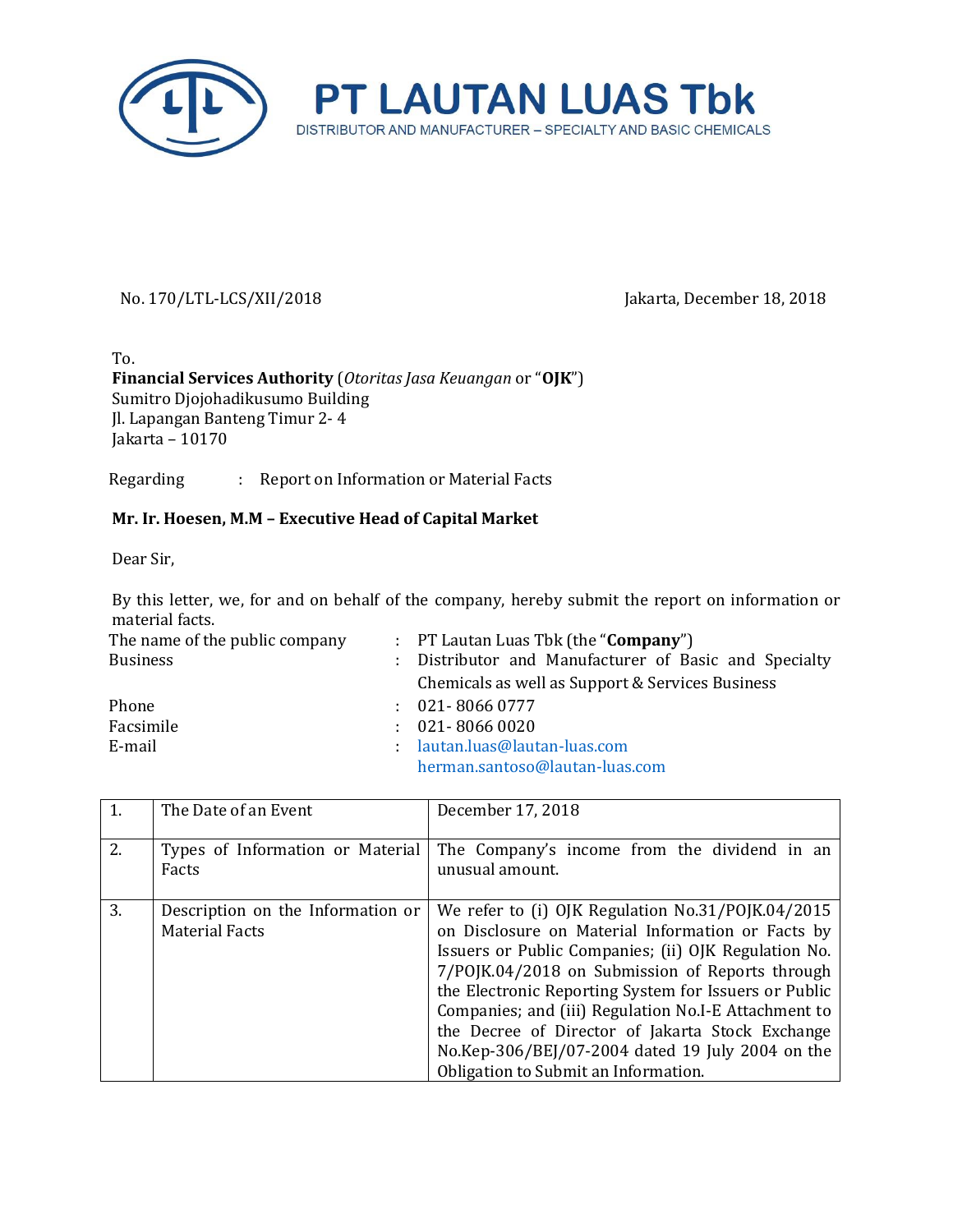

| Through this letter, the Company hereby inform that<br>according to the Circular Resolution of the<br>Shareholders of PT Cipta Mapan Logistik signed by<br>each of the shareholders of PT Cipta Mapan Logistik on<br>December 17, 2018, PT Cipta Mapan Logistik has<br>decided to distribute the dividend to its shareholders<br>("Circular Resolution of Shareholders").                                                                                                                                                                                                                                                                                                 |
|---------------------------------------------------------------------------------------------------------------------------------------------------------------------------------------------------------------------------------------------------------------------------------------------------------------------------------------------------------------------------------------------------------------------------------------------------------------------------------------------------------------------------------------------------------------------------------------------------------------------------------------------------------------------------|
| PT Cipta Mapan Logistik is a limited liability company,<br>established under and subject to the prevailing laws<br>and regulations of the Republic of Indonesia, domiciled<br>in Jakarta Selatan, having its address at The Belleza<br>Shopping Arcade, Jl. Letjen Soepeno No.34, RT/RW<br>005/002, Kelurahan Grogol Utara, Kecamatan<br>Kebayoran Lama, Jakarta Selatan ("CML"). CML is a<br>subsidiary of the Company, which 188,079 (one<br>hundred eighty eight thousand seventy nine) of its<br>shares or represent 99.999% (ninety nine point nine<br>nine nine percent) from the total issued capital and<br>fully paid-up capital of CML is owned by the Company. |
| The details of dividend distributed by CML are as<br>follows:                                                                                                                                                                                                                                                                                                                                                                                                                                                                                                                                                                                                             |
| The name of the : PT Cipta Mapan Logistik,<br>who<br>domiciled<br>in<br>Jakarta<br>party<br>distribute<br>the<br>Selatan<br>dividend                                                                                                                                                                                                                                                                                                                                                                                                                                                                                                                                      |
| The Total Amount :<br>Rp79,999,574,649<br>of<br>Dividend<br>(seventy nine billion nine<br>by the<br>Received<br>hundred<br>ninety<br>nine<br>million<br>Company<br>five<br>hundred<br>seventy four thousand six<br>hundred fourty nine<br>Rupiah), which will be<br>distributed<br>to<br>the<br>Company at the latest on                                                                                                                                                                                                                                                                                                                                                  |
| December 18, 2018.<br>Information<br>Yes, there is an affiliated<br>on<br>whether there is an<br>relation, as follows:<br>affiliated relation<br>CML is a subsidiary of<br>1.<br>the Company, which<br>99.999% (ninety nine                                                                                                                                                                                                                                                                                                                                                                                                                                               |

DISTRIBUTOR AND MANUFACTURER – SPECIALTY AND BASIC CHEMICALS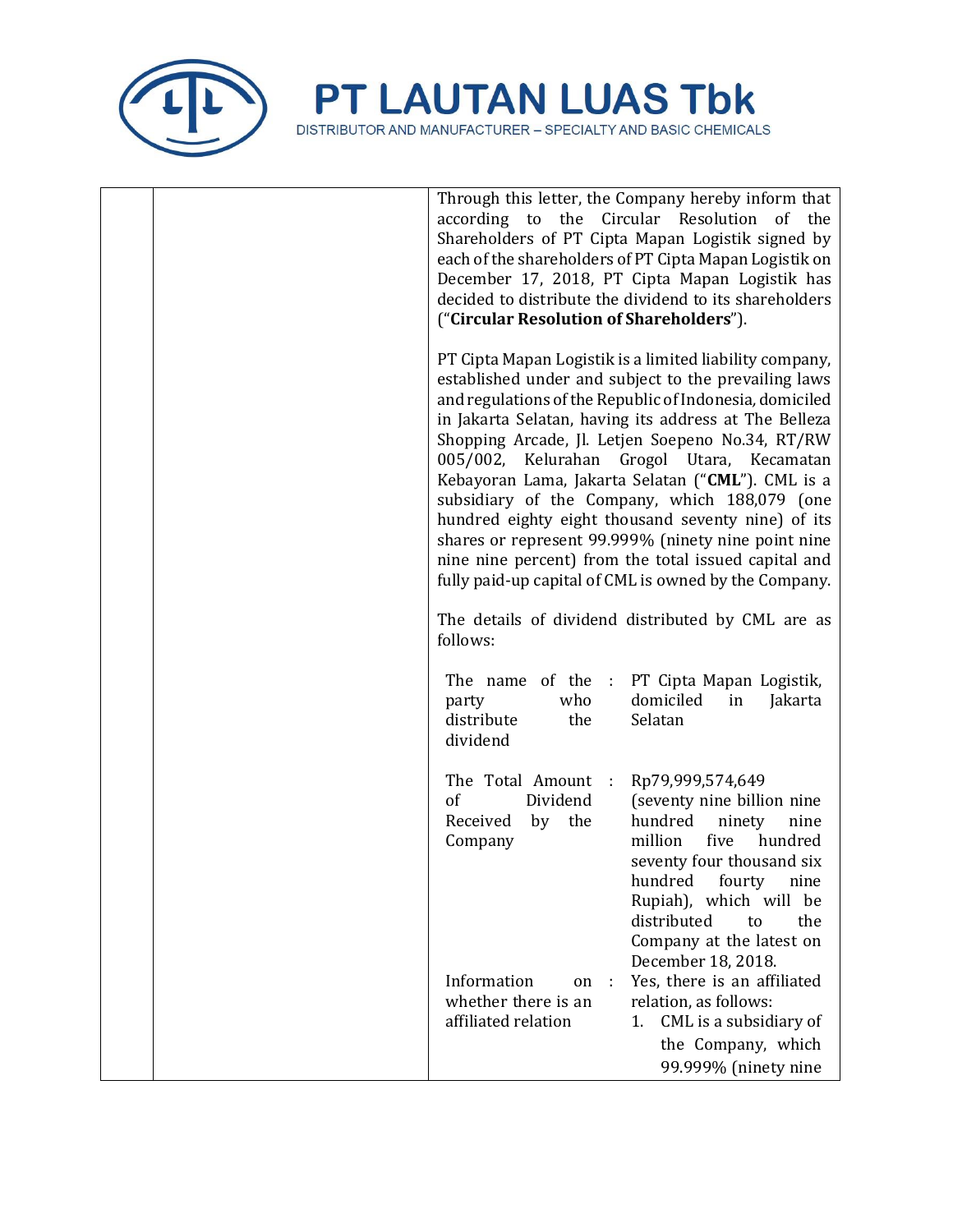

| point nine nine nine<br>percent) of its shares<br>owned<br>the<br>by<br>Company.<br>There are 2 of the<br>2.<br>members of Board of<br>Commissioners<br>of<br>CML<br>also<br>are<br>members of Board of<br>Director<br>the<br>in<br>Company:<br>Mr. Jimmy Masrin<br>a.<br>a Chief of<br>as<br>President<br>Director of the<br>Company and as a<br>President<br>Commissioner of<br>CML.<br>b.<br>Mr.<br>Joshua<br>Chandraputra<br>Asali as a member<br>of Director of the<br>Company and as a<br>Commissioner of<br>CML.<br>The source of dividend distributed to the Company in<br>the amount of Rp 79,999,574,649 (seventy nine billion<br>nine hundred ninety nine million five hundred seventy<br>four thousand six hundred fourty nine Rupiah) is from<br>the retained earnings of CML according to Financial<br>Report of CML dated 31 December 2017. The total<br>retained earnings of CML according to Financial<br>Report of CML dated 31 December 2017 is Rp<br>131,206,539,886 (one hundred thirty one billion two<br>hundred six million five hundred thirty nine thousand<br>eight hundred eighty six Rupiah).<br>According to the Resolution of the Annual General<br>Meeting of Shareholders (AGMS) of CML dated June 29, |  |  |
|-----------------------------------------------------------------------------------------------------------------------------------------------------------------------------------------------------------------------------------------------------------------------------------------------------------------------------------------------------------------------------------------------------------------------------------------------------------------------------------------------------------------------------------------------------------------------------------------------------------------------------------------------------------------------------------------------------------------------------------------------------------------------------------------------------------------------------------------------------------------------------------------------------------------------------------------------------------------------------------------------------------------------------------------------------------------------------------------------------------------------------------------------------------------------------------------------------------------------------------------|--|--|
|                                                                                                                                                                                                                                                                                                                                                                                                                                                                                                                                                                                                                                                                                                                                                                                                                                                                                                                                                                                                                                                                                                                                                                                                                                         |  |  |
|                                                                                                                                                                                                                                                                                                                                                                                                                                                                                                                                                                                                                                                                                                                                                                                                                                                                                                                                                                                                                                                                                                                                                                                                                                         |  |  |
|                                                                                                                                                                                                                                                                                                                                                                                                                                                                                                                                                                                                                                                                                                                                                                                                                                                                                                                                                                                                                                                                                                                                                                                                                                         |  |  |
|                                                                                                                                                                                                                                                                                                                                                                                                                                                                                                                                                                                                                                                                                                                                                                                                                                                                                                                                                                                                                                                                                                                                                                                                                                         |  |  |
|                                                                                                                                                                                                                                                                                                                                                                                                                                                                                                                                                                                                                                                                                                                                                                                                                                                                                                                                                                                                                                                                                                                                                                                                                                         |  |  |
|                                                                                                                                                                                                                                                                                                                                                                                                                                                                                                                                                                                                                                                                                                                                                                                                                                                                                                                                                                                                                                                                                                                                                                                                                                         |  |  |
|                                                                                                                                                                                                                                                                                                                                                                                                                                                                                                                                                                                                                                                                                                                                                                                                                                                                                                                                                                                                                                                                                                                                                                                                                                         |  |  |
|                                                                                                                                                                                                                                                                                                                                                                                                                                                                                                                                                                                                                                                                                                                                                                                                                                                                                                                                                                                                                                                                                                                                                                                                                                         |  |  |
|                                                                                                                                                                                                                                                                                                                                                                                                                                                                                                                                                                                                                                                                                                                                                                                                                                                                                                                                                                                                                                                                                                                                                                                                                                         |  |  |
|                                                                                                                                                                                                                                                                                                                                                                                                                                                                                                                                                                                                                                                                                                                                                                                                                                                                                                                                                                                                                                                                                                                                                                                                                                         |  |  |
|                                                                                                                                                                                                                                                                                                                                                                                                                                                                                                                                                                                                                                                                                                                                                                                                                                                                                                                                                                                                                                                                                                                                                                                                                                         |  |  |
|                                                                                                                                                                                                                                                                                                                                                                                                                                                                                                                                                                                                                                                                                                                                                                                                                                                                                                                                                                                                                                                                                                                                                                                                                                         |  |  |
|                                                                                                                                                                                                                                                                                                                                                                                                                                                                                                                                                                                                                                                                                                                                                                                                                                                                                                                                                                                                                                                                                                                                                                                                                                         |  |  |
|                                                                                                                                                                                                                                                                                                                                                                                                                                                                                                                                                                                                                                                                                                                                                                                                                                                                                                                                                                                                                                                                                                                                                                                                                                         |  |  |
|                                                                                                                                                                                                                                                                                                                                                                                                                                                                                                                                                                                                                                                                                                                                                                                                                                                                                                                                                                                                                                                                                                                                                                                                                                         |  |  |
|                                                                                                                                                                                                                                                                                                                                                                                                                                                                                                                                                                                                                                                                                                                                                                                                                                                                                                                                                                                                                                                                                                                                                                                                                                         |  |  |
|                                                                                                                                                                                                                                                                                                                                                                                                                                                                                                                                                                                                                                                                                                                                                                                                                                                                                                                                                                                                                                                                                                                                                                                                                                         |  |  |
|                                                                                                                                                                                                                                                                                                                                                                                                                                                                                                                                                                                                                                                                                                                                                                                                                                                                                                                                                                                                                                                                                                                                                                                                                                         |  |  |
|                                                                                                                                                                                                                                                                                                                                                                                                                                                                                                                                                                                                                                                                                                                                                                                                                                                                                                                                                                                                                                                                                                                                                                                                                                         |  |  |
|                                                                                                                                                                                                                                                                                                                                                                                                                                                                                                                                                                                                                                                                                                                                                                                                                                                                                                                                                                                                                                                                                                                                                                                                                                         |  |  |
|                                                                                                                                                                                                                                                                                                                                                                                                                                                                                                                                                                                                                                                                                                                                                                                                                                                                                                                                                                                                                                                                                                                                                                                                                                         |  |  |
|                                                                                                                                                                                                                                                                                                                                                                                                                                                                                                                                                                                                                                                                                                                                                                                                                                                                                                                                                                                                                                                                                                                                                                                                                                         |  |  |
|                                                                                                                                                                                                                                                                                                                                                                                                                                                                                                                                                                                                                                                                                                                                                                                                                                                                                                                                                                                                                                                                                                                                                                                                                                         |  |  |
|                                                                                                                                                                                                                                                                                                                                                                                                                                                                                                                                                                                                                                                                                                                                                                                                                                                                                                                                                                                                                                                                                                                                                                                                                                         |  |  |
|                                                                                                                                                                                                                                                                                                                                                                                                                                                                                                                                                                                                                                                                                                                                                                                                                                                                                                                                                                                                                                                                                                                                                                                                                                         |  |  |
|                                                                                                                                                                                                                                                                                                                                                                                                                                                                                                                                                                                                                                                                                                                                                                                                                                                                                                                                                                                                                                                                                                                                                                                                                                         |  |  |
|                                                                                                                                                                                                                                                                                                                                                                                                                                                                                                                                                                                                                                                                                                                                                                                                                                                                                                                                                                                                                                                                                                                                                                                                                                         |  |  |
|                                                                                                                                                                                                                                                                                                                                                                                                                                                                                                                                                                                                                                                                                                                                                                                                                                                                                                                                                                                                                                                                                                                                                                                                                                         |  |  |
|                                                                                                                                                                                                                                                                                                                                                                                                                                                                                                                                                                                                                                                                                                                                                                                                                                                                                                                                                                                                                                                                                                                                                                                                                                         |  |  |
|                                                                                                                                                                                                                                                                                                                                                                                                                                                                                                                                                                                                                                                                                                                                                                                                                                                                                                                                                                                                                                                                                                                                                                                                                                         |  |  |
|                                                                                                                                                                                                                                                                                                                                                                                                                                                                                                                                                                                                                                                                                                                                                                                                                                                                                                                                                                                                                                                                                                                                                                                                                                         |  |  |
|                                                                                                                                                                                                                                                                                                                                                                                                                                                                                                                                                                                                                                                                                                                                                                                                                                                                                                                                                                                                                                                                                                                                                                                                                                         |  |  |
|                                                                                                                                                                                                                                                                                                                                                                                                                                                                                                                                                                                                                                                                                                                                                                                                                                                                                                                                                                                                                                                                                                                                                                                                                                         |  |  |
|                                                                                                                                                                                                                                                                                                                                                                                                                                                                                                                                                                                                                                                                                                                                                                                                                                                                                                                                                                                                                                                                                                                                                                                                                                         |  |  |
|                                                                                                                                                                                                                                                                                                                                                                                                                                                                                                                                                                                                                                                                                                                                                                                                                                                                                                                                                                                                                                                                                                                                                                                                                                         |  |  |
|                                                                                                                                                                                                                                                                                                                                                                                                                                                                                                                                                                                                                                                                                                                                                                                                                                                                                                                                                                                                                                                                                                                                                                                                                                         |  |  |
|                                                                                                                                                                                                                                                                                                                                                                                                                                                                                                                                                                                                                                                                                                                                                                                                                                                                                                                                                                                                                                                                                                                                                                                                                                         |  |  |
|                                                                                                                                                                                                                                                                                                                                                                                                                                                                                                                                                                                                                                                                                                                                                                                                                                                                                                                                                                                                                                                                                                                                                                                                                                         |  |  |
|                                                                                                                                                                                                                                                                                                                                                                                                                                                                                                                                                                                                                                                                                                                                                                                                                                                                                                                                                                                                                                                                                                                                                                                                                                         |  |  |